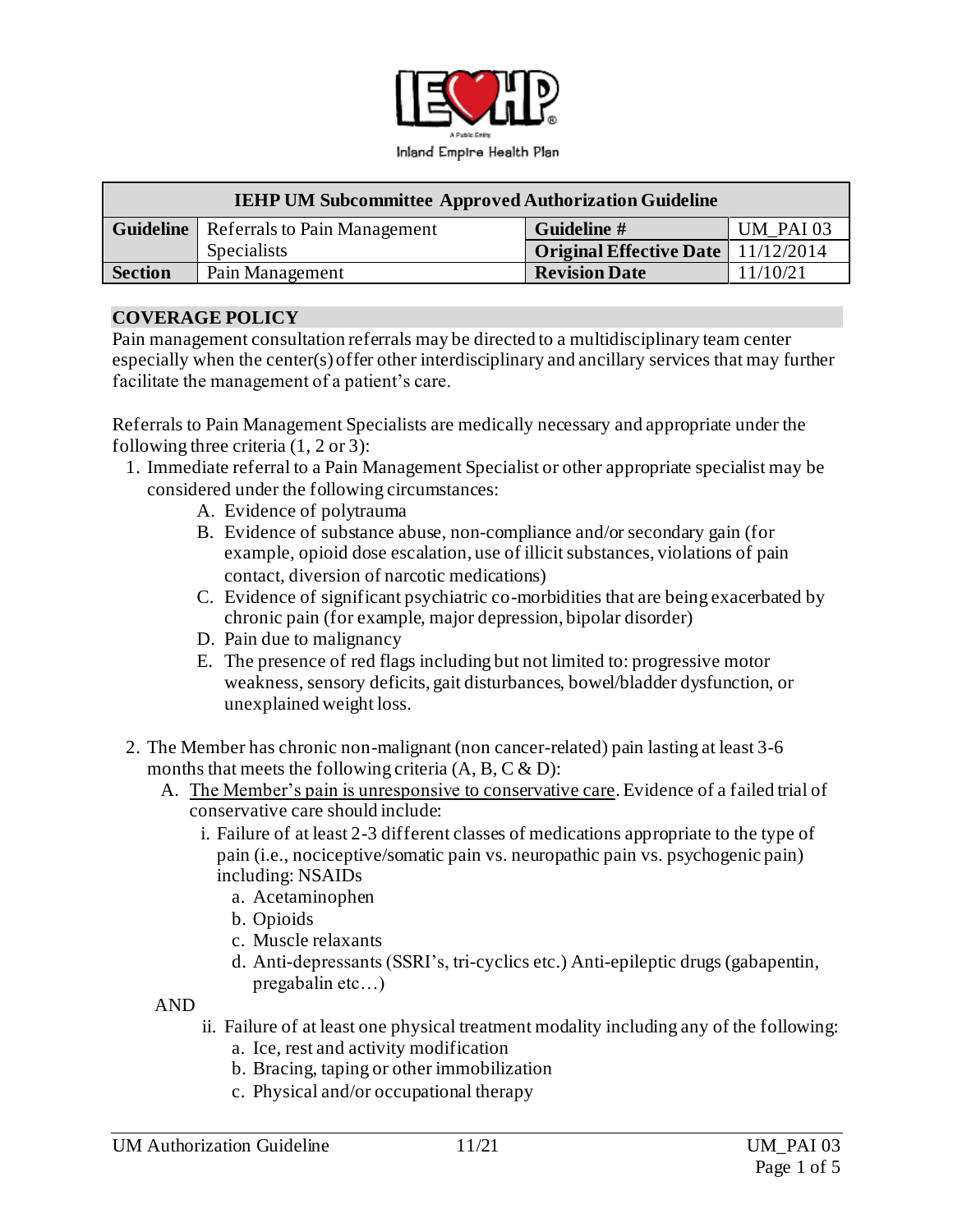- d. Chiropractic Care (for eligible Medicare and Medi-Cal members)
- e. Acupuncture (for eligible Medi-Cal members)

Note: Any contraindications to the above listed treatment modalities must be specifically documented in the patient's medical records.

- B. An appropriate diagnostic work-up of the Member's pain has been performed. At a minimum, an appropriate diagnostic work-up should include documentation of the following:
	- i. A complete and accurate history and physical exam have been performed.
	- ii. Appropriate diagnostic testing has been done including, but not limited to, the following:
		- a. For nociceptive pain: x-ray, ultrasound, or other initial imaging test to rule out the presence of structural lesions and/or significant anatomical pathology.
		- b. For neuropathic pain with a radicular component: electrodiagnostic studies (EMG/NCS) and/or an MRI to differentiate between a peripheral entrapment neuropathy versus neural impingement at the spinal cord.
- C. Treatable underlying causes of pain have been addressed by the PCP and the appropriate specialists. For example:
	- i. Pain due to an autoimmune condition (for example, RA or SLE) or fibromyalgia should be assessed and treated by a rheumatologist.
	- ii. Pain due to a neurological condition (Multiple Sclerosis, migraines, trigeminal neuralgia, spinal or brain lesion) should be addressed and treated by a neurologist and/or neurosurgeon.
	- iii. Pain due to malignancy (tumors, sequelae of radiation/chemotherapy treatment) should be assessed and treated by a hematologist, oncologist, radiation oncologist or similar specialist.
	- iv. Pain that is caused by and/or complicated by psychosocial conditions (anxiety, depression, secondary gain) or associated with substance abuse-should be assessed and treated by the appropriate mental health provider(s) including psychiatrists, psychologists, therapists and addiction medicine specialists.
- D. There is documentation that the pain is causing the Member significant functional impairment (inability to perform usual activities of daily living) and/or is contributing to deterioration in their overall health.

# OR

- 3. Once 3-6 months of conservative modalities have failed and an appropriate work-up has been completed, the patient's condition is determined to require interventional procedures not typically performed by PCP's or other specialists. Examples include:
	- A. Radiofrequency Neurotomy (radiofrequency ablations)
	- B. Epidural Steroid Injections
	- C. Facet Blocks/Medial Branch Blocks
	- D. Sacroiliac Injections
	- E. Trigger Point Injections
	- F. Sympathetic Ganglion Blocks
	- G. Peripheral Nerve Blocks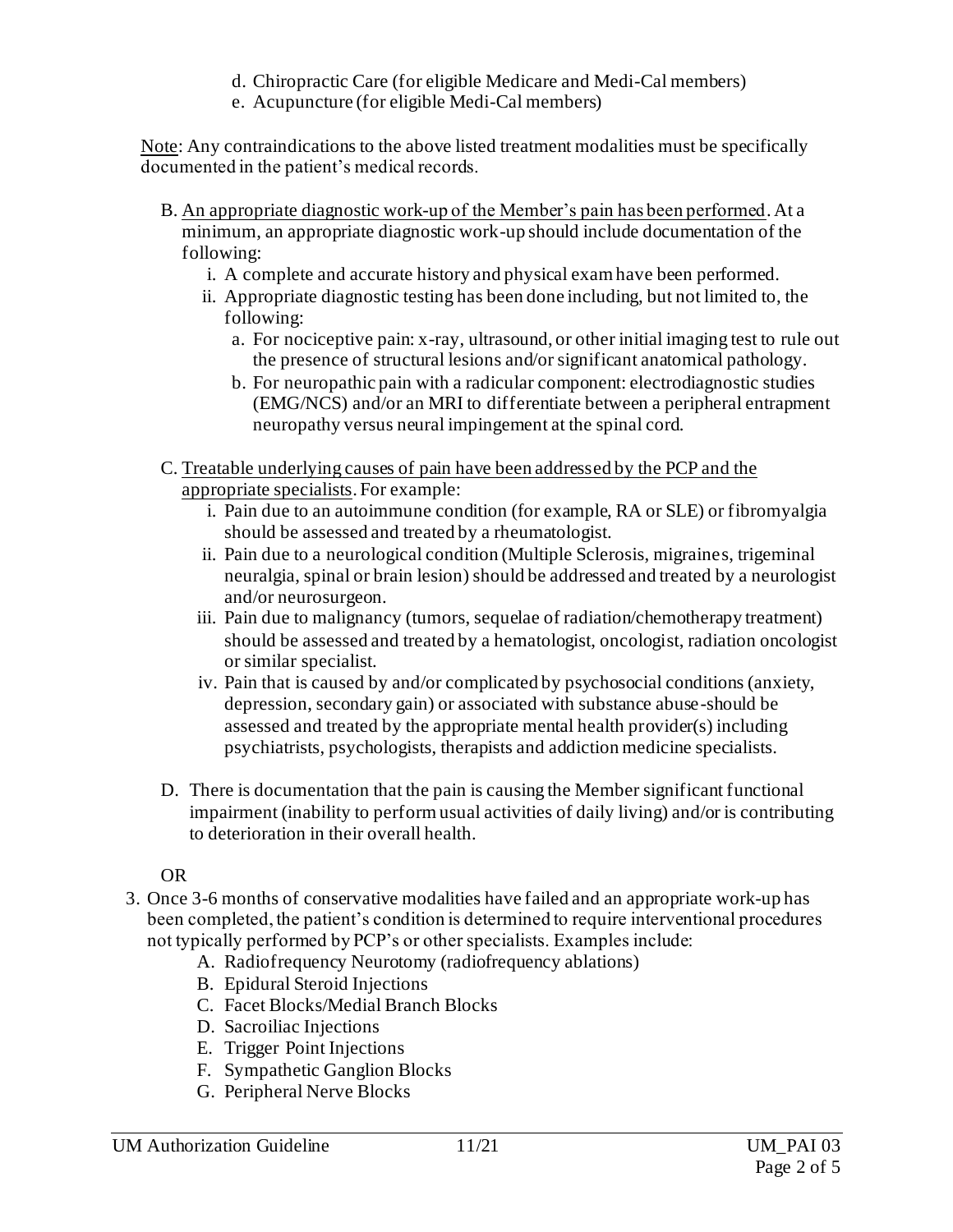- H. Spinal Cord Stimulator Placement
- I. Intrathecal Pain Pump Placement

# **COVERAGE LIMITATIONS AND EXCLUSIONS**

In using these criteria to make final determinations regarding the medical necessity of referrals to pain management specialists, IEHP reserves the right to take into consideration the specific circumstances of each Member's unique clinical condition.

### **ADDITIONAL INFORMATION**

 $N/A$ 

### **CLINICAL/REGULATORY RESOURCE**

### Medicare National Coverage Determination for Outpatient Hospital Pain Rehabilitation Programs

Coverage of services furnished under outpatient hospital pain rehabilitation programs, including services furnished in group settings under individualized plans of treatment, is available if the patient's pain is attributable to a physical cause, the usual methods of treatment have not been successful in alleviating it, and a significant loss of ability by the patient to function independently has resulted from the pain. If a patient meets these conditions and the program provides services of the types discussed in §10.3, the services provided under the program may be covered. Non-covered services (e.g., vocational counseling, meals for outpatients, or acupuncture) continue to be excluded from coverage, and A/B Medicare Administrative Contractors would not be precluded from finding, in the case of particular patients, that the pain rehabilitation program is not reasonable and necessary under  $\S 1862(a)(1)$  of the Social Security Act for the treatment of their conditions.

# MCG Health Care Management Tools

Pain is a primary reason people seek healthcare and is associated with increased length of hospital stay, longer recovery time, and poorer patient outcomes. Pain is a multidimensional experience, with a variety of physiologic and psychosocial elements that can affect all aspects of an individual's life. The discomfort and distress associated with pain can last beyond the tissuedamaging experience.

Multidisciplinary multimodal approach for effective management, including:

- 1. Goal is to enhance ability to self-manage and modulate pain and to improve function with the pain that may persist.
- 2. Comprehensive pain history assessment (similar to history for acute pain)
- 3. Physical examination: directed to neurologic, musculoskeletal, and other systems as appropriate
- 4. Psychosocial factors evaluated for presence of anxiety, depression, psychiatric disorders, coping mechanisms, family support or issues, and vocational and legal issues
- 5. Treatment plan that may include medication, PT or rehabilitation, stress management or counseling, group support, and vocational counseling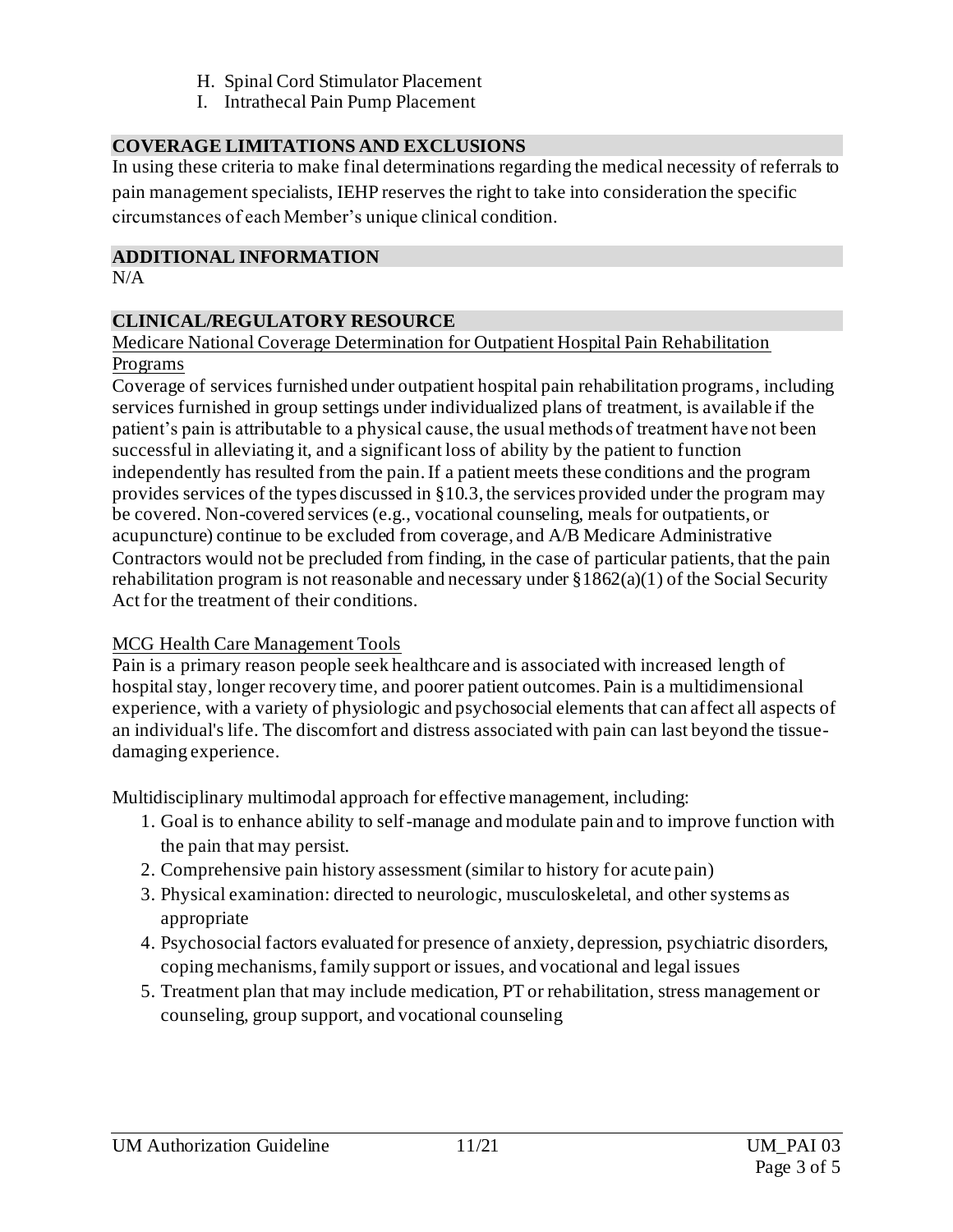Pain management interventions may include:

- 1. Nonpharmacologic therapeutic interventions (eg, massage, positioning, relaxation) and may also include
	- A. Cognitive behavioral therapy
	- B. Pain-management programs
	- C. Support group participation:
- 2. Pharmacologic methods of pain management
	- A. NSAIDs
	- B. Opioids
	- C. Antidepressants
	- D. Anticonvulsants
	- E. Topical agents (eg, diclofenac, lidocaine, capsaicin)
- 3. Invasive pain-management techniques
	- A. Trigger point injections
	- B. Peripheral nerve blocks
	- C. Facet joint injections
	- D. Sympathetic blocks
	- E. Advanced neuromodulation
	- F. Spinal cord stimulation
	- G. Intrathecal drug administration

### Apollo Medical Review Criteria Guidelines

Chronic pain symptoms are the most common cause of long-term disability in middle aged people. When chronic pain does not fully respond to treatment, patients may be referred to a comprehensive treatment program such as a Multidisciplinary Pain Program (MPP).

#### Department of Veterans Affairs/Department of Defense (VA/DOD)

Interdisciplinary care that addresses pain, substance use disorders and/or mental health problems for patients presenting with high risk and/or aberrant behavior is indicated.

#### **DEFINITION OF TERMS**

N/A

#### **REFERENCES**

- 1. Apollo Medical Review Criteria Guidelines, 16th edition, 2021. POS19-003 Pain Evaluation and Management.
- 2. Department of Veterans Affairs, Department of Defense (VA/DOD) 2017. VA/DOD Clinical Practice Guideline for Opioid Therapy for Chronic Pain, Version 3.0.
- 3. MCG Health Care Management Tools,  $25<sup>th</sup>$  edition,  $2021$ . CMT-0001 Pain Management.
- 4. Medicare National Coverage Determination (NCD) 10.4 Outpatient Hospital Pain Rehabilitation Programs.